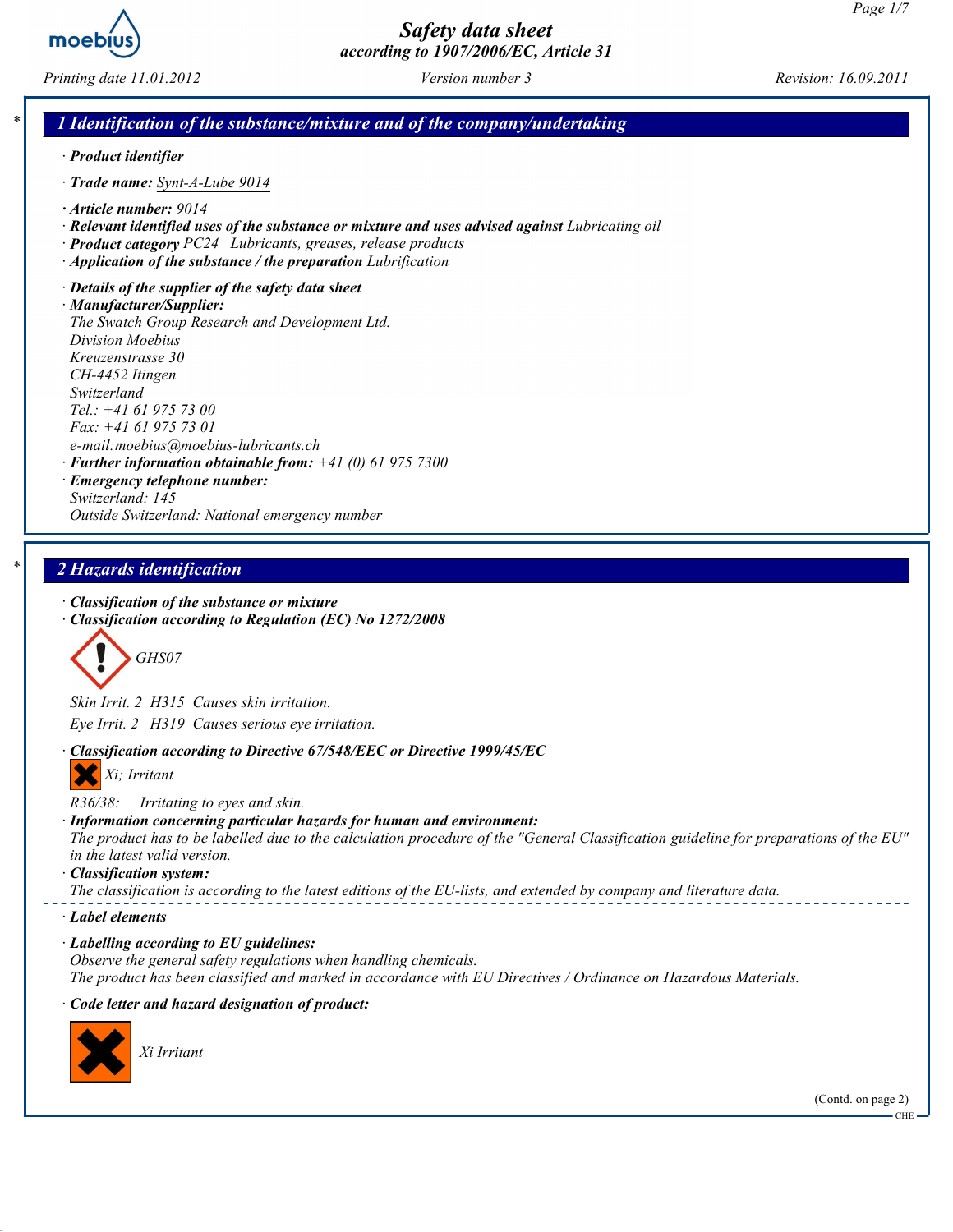Printing date 11.01.2012 Version number 3 Revision: 16.09.2011

(Contd. of page 1)

Trade name: Synt-A-Lube 9014

· Risk phrases:

36/38 Irritating to eyes and skin.

#### · Safety phrases:

23 Do not breathe gas/fumes/vapour/spray (appropriate wording to be specified by the manufacturer).

26 In case of contact with eyes, rinse immediately with plenty of water and seek medical advice.

37 Wear suitable gloves.

60 This material and its container must be disposed of as hazardous waste.

· Other hazards

- · Results of PBT and vPvB assessment
- · PBT: Not applicable.
- $\cdot$  vPvB: Not applicable.

## 3 Composition/information on ingredients

#### · Chemical characterization: Mixtures

· Description: Mixture of substances listed below with nonhazardous additions.

| · Dangerous components:                                                                   |                                                             |              |
|-------------------------------------------------------------------------------------------|-------------------------------------------------------------|--------------|
| Alkoxyalkanol                                                                             | $Xi$ R36/38                                                 | $50 - 100\%$ |
|                                                                                           | <i>Skin Irrit. 2, H315; Eye Irrit. 2, H319</i>              |              |
| Alkylphenol                                                                               | $Xi$ R36/38                                                 | $< 10\%$     |
|                                                                                           | Acute Tox. 4, H302; Skin Irrit. 2, H315; Eye Irrit. 2, H319 |              |
| · Additional information: For the wording of the listed risk phrases refer to section 16. |                                                             |              |

## 4 First aid measures

- · Description of first aid measures
- $\cdot$  **After inhalation:** In case of unconsciousness place patient stably in side position for transportation.
- $\cdot$  **After skin contact:** Immediately wash with water and soap and rinse thoroughly.
- · After eye contact: Rinse opened eye for several minutes under running water. If symptoms persist, consult a doctor.
- · After swallowing: If symptoms persist consult doctor.
- · Information for doctor:
- · Most important symptoms and effects, both acute and delayed No further relevant information available.
- · Indication of any immediate medical attention and special treatment needed No further relevant information available.

## **5 Firefighting measures**

- · Extinguishing media
- · Suitable extinguishing agents: Use fire extinguishing methods suitable to surrounding conditions.
- · Special hazards arising from the substance or mixture No further relevant information available.
- · Advice for firefighters
- · Protective equipment: No special measures required.

## **6 Accidental release measures**

- · Personal precautions, protective equipment and emergency procedures Not required.
- · Environmental precautions: No special measures required.
- · Methods and material for containment and cleaning up:

Absorb with liquid-binding material (sand, diatomite, acid binders, universal binders, sawdust). Ensure adequate ventilation.

(Contd. on page 3)

CHE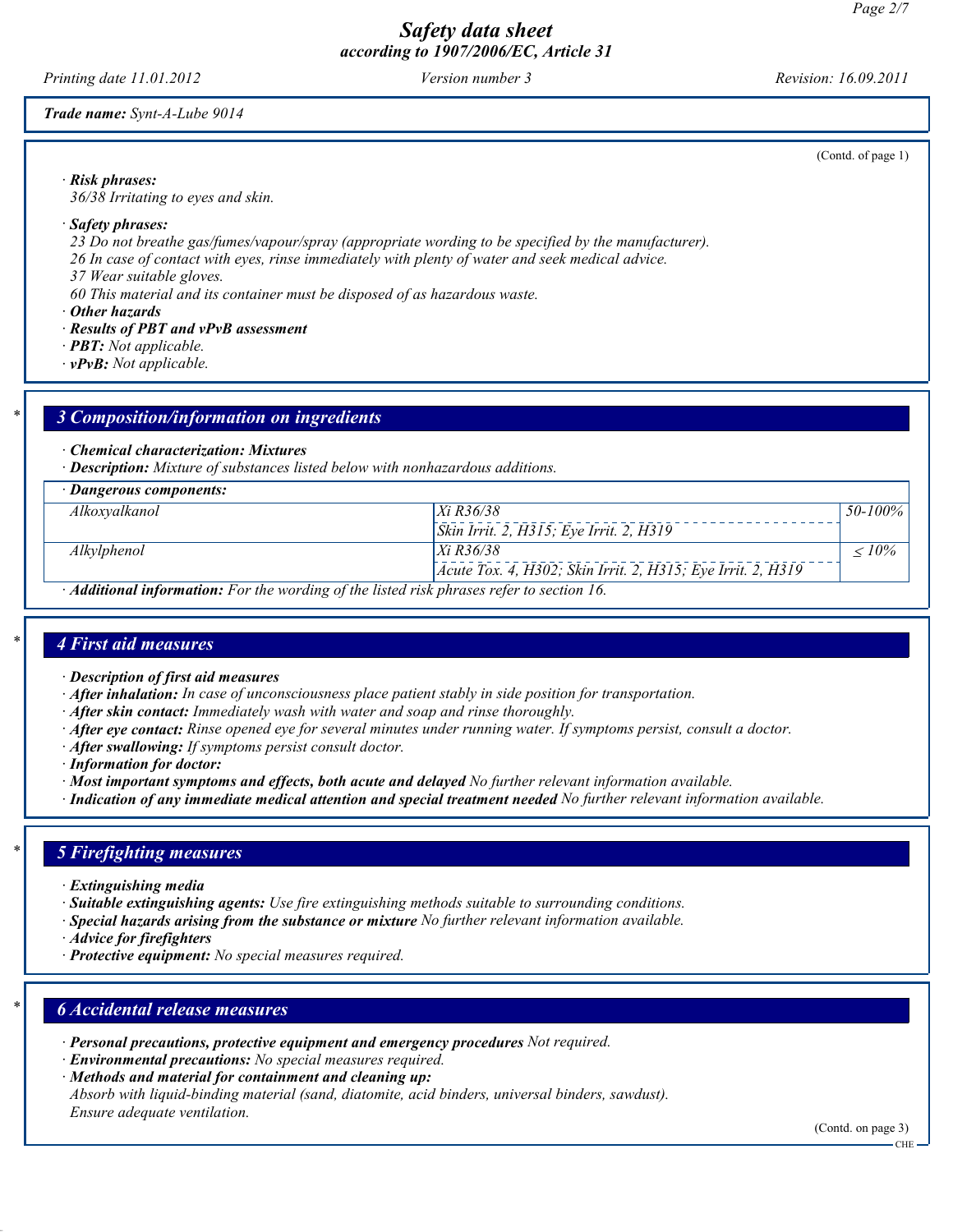Printing date 11.01.2012 Version number 3 Revision: 16.09.2011

(Contd. of page 2)

Trade name: Synt-A-Lube 9014

#### · Reference to other sections

See Section 7 for information on safe handling. See Section 8 for information on personal protection equipment. See Section 13 for disposal information.

## 7 Handling and storage

· Handling:

- · Precautions for safe handling
- Ensure good ventilation/exhaustion at the workplace.
- Prevent formation of aerosols.

· Information about fire - and explosion protection: No special measures required.

- · Conditions for safe storage, including any incompatibilities
- · Storage:
- · Requirements to be met by storerooms and receptacles: No special requirements.
- · Information about storage in one common storage facility: Not required.
- · Further information about storage conditions: Keep container tightly sealed.
- $\cdot$  Specific end use(s) No further relevant information available.

## 8 Exposure controls/personal protection

- · Additional information about design of technical facilities: No further data; see item 7.
- · Control parameters

· Ingredients with limit values that require monitoring at the workplace:

#### Alkylphenol

MAK (Switzerland - german)  $10 e$  mg/m<sup>3</sup>

· Additional information: The lists valid during the making were used as basis.

- · Exposure controls
- · Personal protective equipment:
- General protective and hygienic measures: Keep away from foodstuffs, beverages and feed. Immediately remove all soiled and contaminated clothing Wash hands before breaks and at the end of work.

Avoid contact with the eyes and skin.

#### · Respiratory protection:

In case of brief exposure or low pollution use respiratory filter device. In case of intensive or longer exposure use self-contained respiratory protective device.

#### · Protection of hands:



Protective gloves

The glove material has to be impermeable and resistant to the product/ the substance/ the preparation.

Due to missing tests no recommendation to the glove material can be given for the product/ the preparation/ the chemical mixture. Selection of the glove material on consideration of the penetration times, rates of diffusion and the degradation

#### · Material of gloves

The selection of the suitable gloves does not only depend on the material, but also on further marks of quality and varies from manufacturer to manufacturer. As the product is a preparation of several substances, the resistance of the glove material can not be calculated in advance and has therefore to be checked prior to the application.

(Contd. on page 4)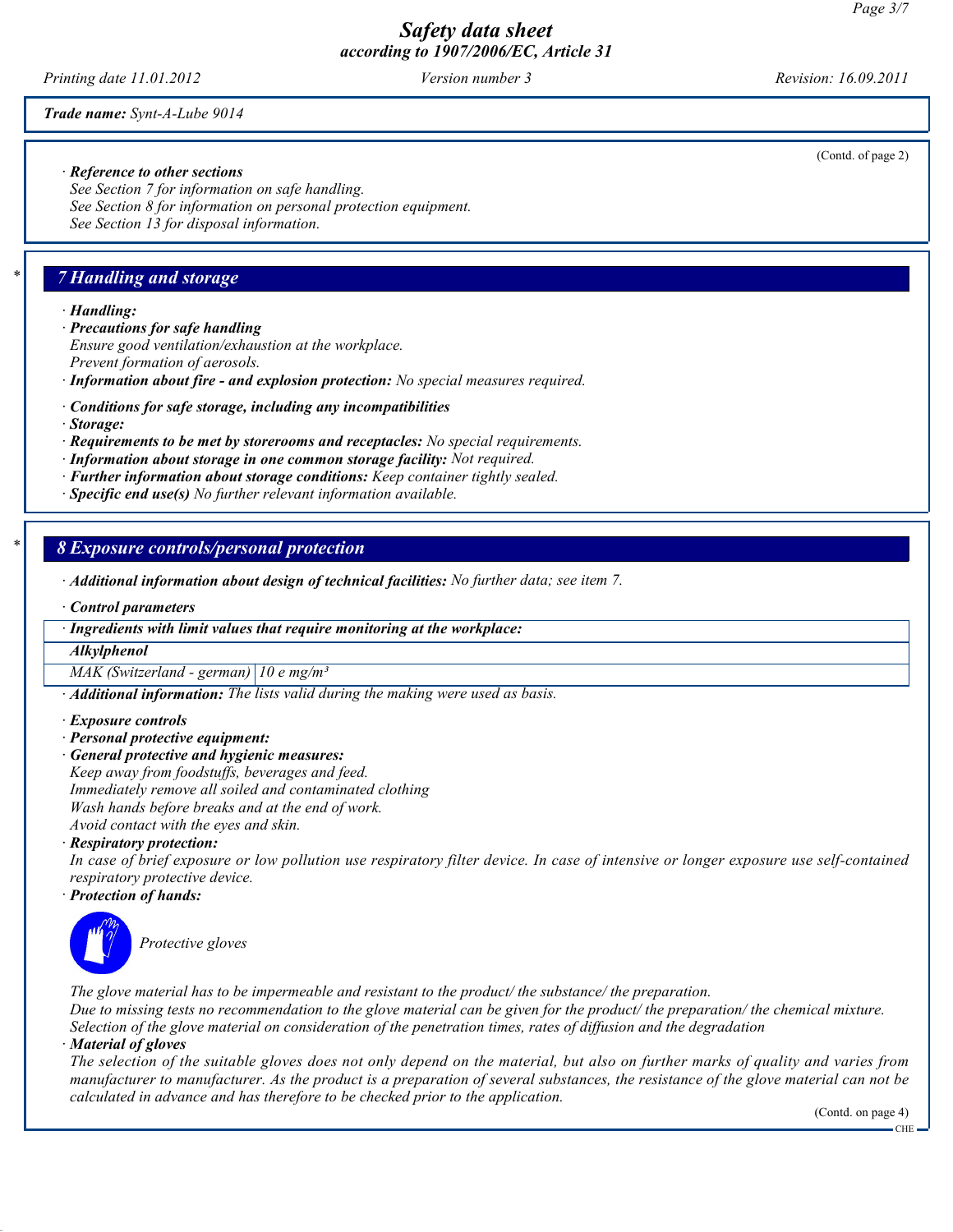Printing date 11.01.2012 Version number 3 Revision: 16.09.2011

(Contd. of page 3)

Trade name: Synt-A-Lube 9014

· Penetration time of glove material

The exact break through time has to be found out by the manufacturer of the protective gloves and has to be observed. · Eye protection:



Tightly sealed goggles

# **9 Physical and chemical properties**

| · Information on basic physical and chemical properties      |                                               |         |
|--------------------------------------------------------------|-----------------------------------------------|---------|
| <b>General Information</b>                                   |                                               |         |
| $\cdot$ Appearance:<br>Form:                                 | Liquid                                        |         |
| Colour:                                                      | Light yellow                                  |         |
| Odour:                                                       | <b>Odourless</b>                              |         |
| <b>Odour threshold:</b>                                      | Not determined.                               |         |
| $\cdot$ pH-value:                                            | Not determined.                               |         |
| · Change in condition                                        |                                               |         |
| <b>Melting point/Melting range:</b>                          | Undetermined.                                 |         |
| <b>Boiling point/Boiling range:</b>                          | $>$ 200 $^{\circ}C$                           |         |
| · Flash point:                                               | $>100^{\circ}C$                               |         |
| · Flammability (solid, gaseous):                             | Not applicable.                               |         |
| · Ignition temperature:                                      |                                               |         |
| <b>Decomposition temperature:</b>                            | Not determined.                               |         |
| · Self-igniting:                                             | Product is not selfigniting.                  |         |
| · Danger of explosion:                                       | Product does not present an explosion hazard. |         |
| · Explosion limits:                                          |                                               |         |
| Lower:                                                       | Not determined.                               |         |
| <b>Upper:</b>                                                | Not determined.                               |         |
| $\cdot$ Vapour pressure at 20 $\degree$ C:                   | $1,3$ $hPa$                                   |         |
| $\cdot$ Density at 20 $\degree$ C:                           | $0,907$ g/cm <sup>3</sup>                     |         |
| · Relative density                                           | Not determined.                               |         |
| · Vapour density                                             | Not determined.                               |         |
| $\cdot$ Evaporation rate                                     | Not determined.                               |         |
| · Solubility in / Miscibility with                           |                                               |         |
| water:                                                       | Not miscible or difficult to mix.             |         |
| · Segregation coefficient (n-octanol/water): Not determined. |                                               |         |
| · Viscosity:                                                 |                                               |         |
| Dynamic at 20°C:                                             | $100$ mPas                                    |         |
| Kinematic:                                                   | Not determined.                               |         |
| Solvent content:                                             |                                               |         |
| <b>Organic solvents:</b>                                     | $0.0\%$                                       |         |
| $VOC$ (EC)                                                   | 0.00%                                         |         |
|                                                              | (Contd. on page 5)                            |         |
|                                                              |                                               | $-$ CHE |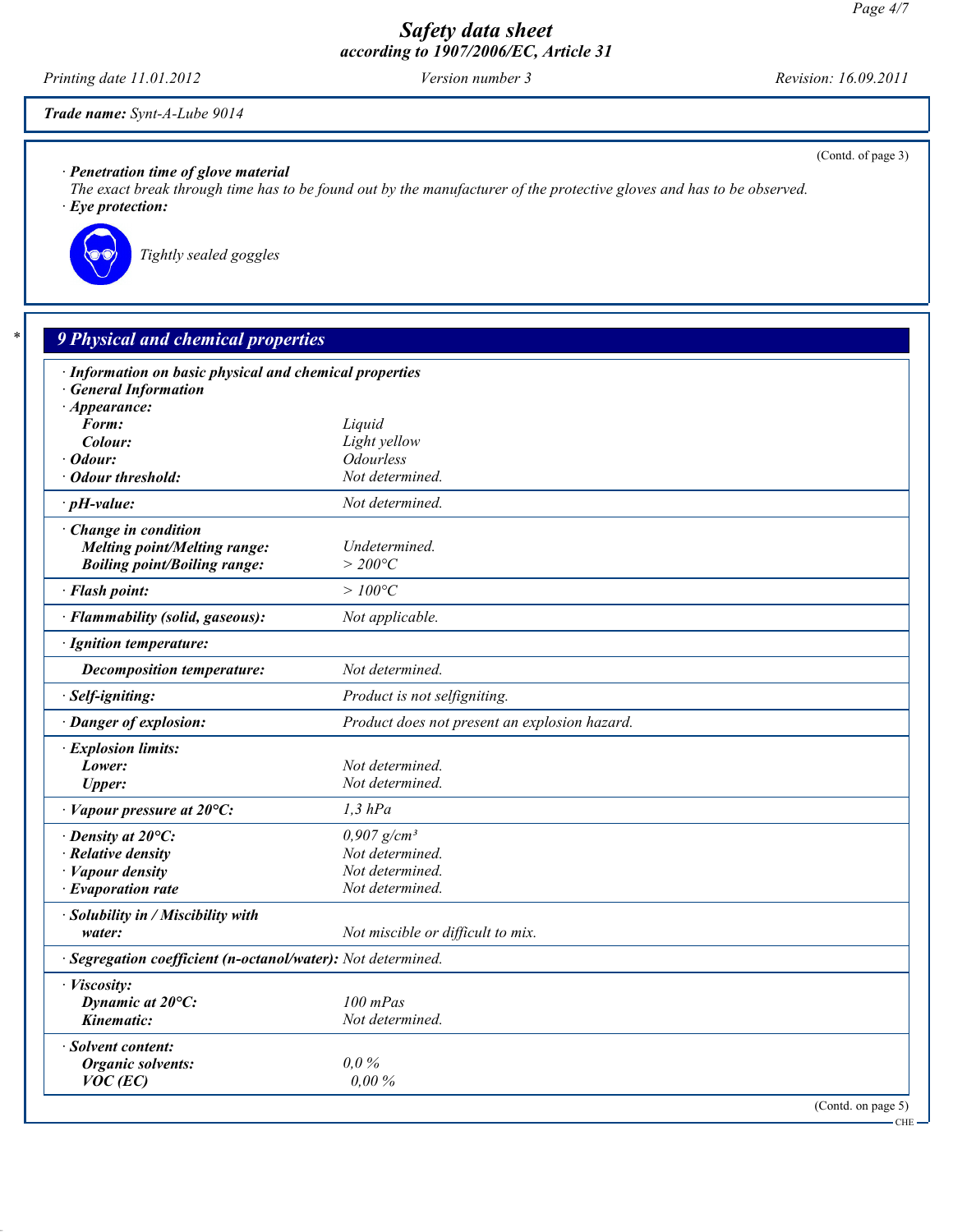Printing date 11.01.2012 Version number 3 Revision: 16.09.2011

(Contd. of page 4)

Trade name: Synt-A-Lube 9014

Other information **Outlange 10** No further relevant information available.

### 10 Stability and reactivity

- · Reactivity
- · Chemical stability
- · Thermal decomposition / conditions to be avoided: No decomposition if used according to specifications.
- · Possibility of hazardous reactions No dangerous reactions known.
- · Conditions to avoid No further relevant information available.
- · Incompatible materials: No further relevant information available.
- · Hazardous decomposition products: No dangerous decomposition products known.

#### 11 Toxicological information

- · Information on toxicological effects
- · Acute toxicity:
- · Primary irritant effect:
- · on the skin: Irritant to skin and mucous membranes.
- · on the eye: Irritating effect.
- · Sensitization: No sensitizing effects known.
- · Additional toxicological information:

The product shows the following dangers according to the calculation method of the General EU Classification Guidelines for Preparations as issued in the latest version:

Irritant

#### 12 Ecological information

- · Toxicity
- · Aquatic toxicity: No further relevant information available.
- · Persistence and degradability No further relevant information available.
- · Behaviour in environmental systems:
- · Bioaccumulative potential No further relevant information available.
- · Mobility in soil No further relevant information available.
- · Additional ecological information:
- · General notes: Generally not hazardous for water
- · Results of PBT and vPvB assessment
- $\cdot$  **PBT:** Not applicable.
- $\cdot$  **vPvB:** Not applicable.
- $\cdot$  Other adverse effects No further relevant information available.

### 13 Disposal considerations

- · Waste treatment methods
- · Recommendation Must not be disposed together with household garbage. Do not allow product to reach sewage system.
- · Uncleaned packaging:
- · Recommendation: Disposal must be made according to official national regulations.

CHE

(Contd. on page 6)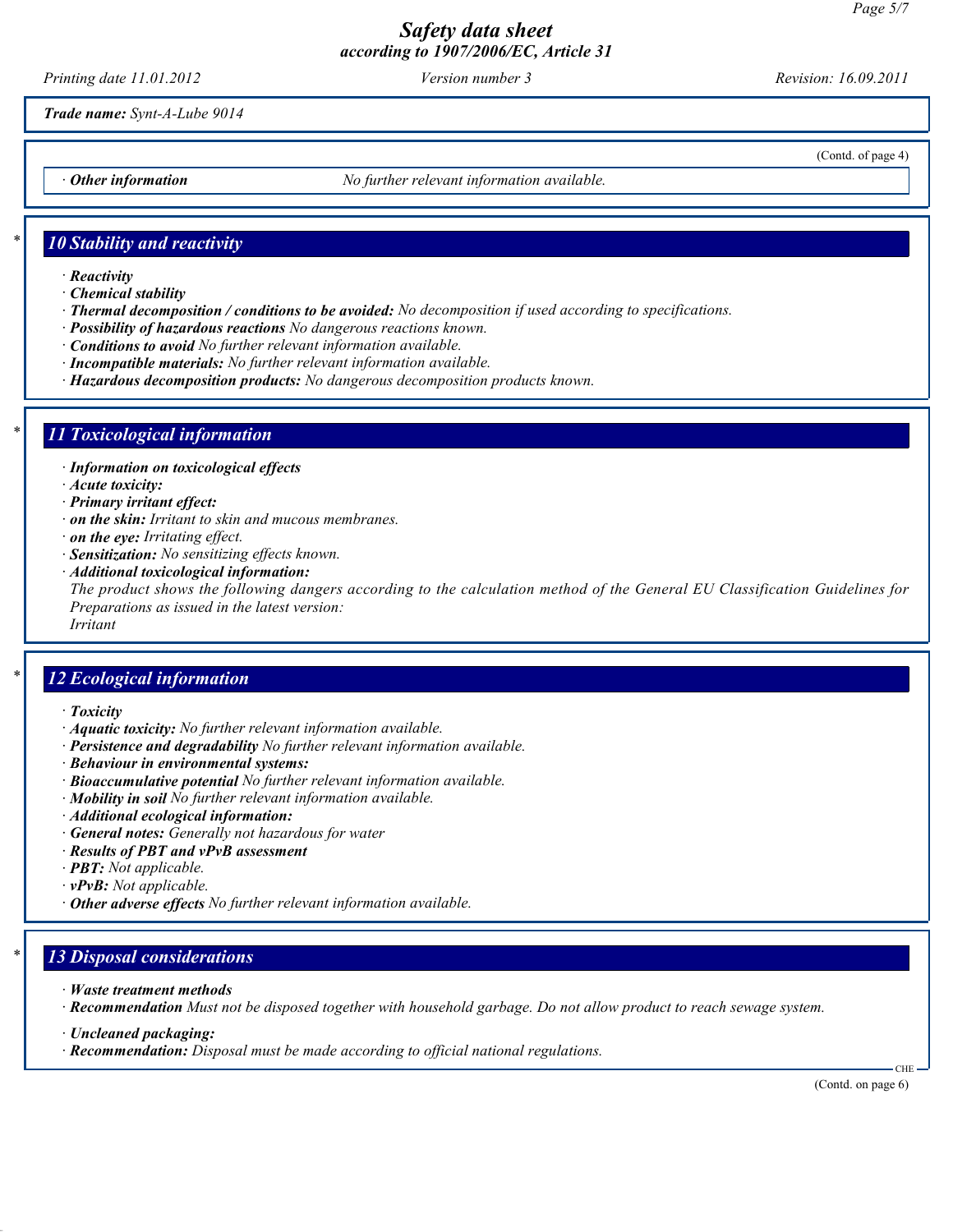Printing date 11.01.2012 Version number 3 Revision: 16.09.2011

(Contd. of page 5)

Trade name: Synt-A-Lube 9014

14 Transport information · UN-Number · ADR, ADN, IMDG, IATA Void · UN proper shipping name  $\cdot$  ADR, ADN, IMDG, IATA  $Void$ · Transport hazard class(es) · ADR, ADN, IMDG, IATA · Class Void · Packing group · ADR, IMDG, IATA Void · Environmental hazards:  $\cdot$  Marine pollutant:  $N_o$  $\cdot$  Special precautions for user  $\cdot$  Not applicable. · Transport in bulk according to Annex II of MARPOL73/78 and the IBC Code Not applicable. · UN "Model Regulation": -

# 15 Regulatory information

· Safety, health and environmental regulations/legislation specific for the substance or mixture

· Labelling according to EU guidelines: Observe the general safety regulations when handling chemicals. The product has been classified and marked in accordance with EU Directives / Ordinance on Hazardous Materials.

· Code letter and hazard designation of product:



Xi Irritant

· Risk phrases: 36/38 Irritating to eyes and skin.

#### · Safety phrases:

23 Do not breathe gas/fumes/vapour/spray (appropriate wording to be specified by the manufacturer).

26 In case of contact with eyes, rinse immediately with plenty of water and seek medical advice.

37 Wear suitable gloves.

60 This material and its container must be disposed of as hazardous waste.

· Chemical safety assessment: A Chemical Safety Assessment has not been carried out.

## 16 Other information

This information is based on our present knowledge. However, this shall not constitute a guarantee for any specific product features and shall not establish a legally valid contractual relationship.

· Relevant phrases

- H302 Harmful if swallowed.
- H315 Causes skin irritation.

(Contd. on page 7)